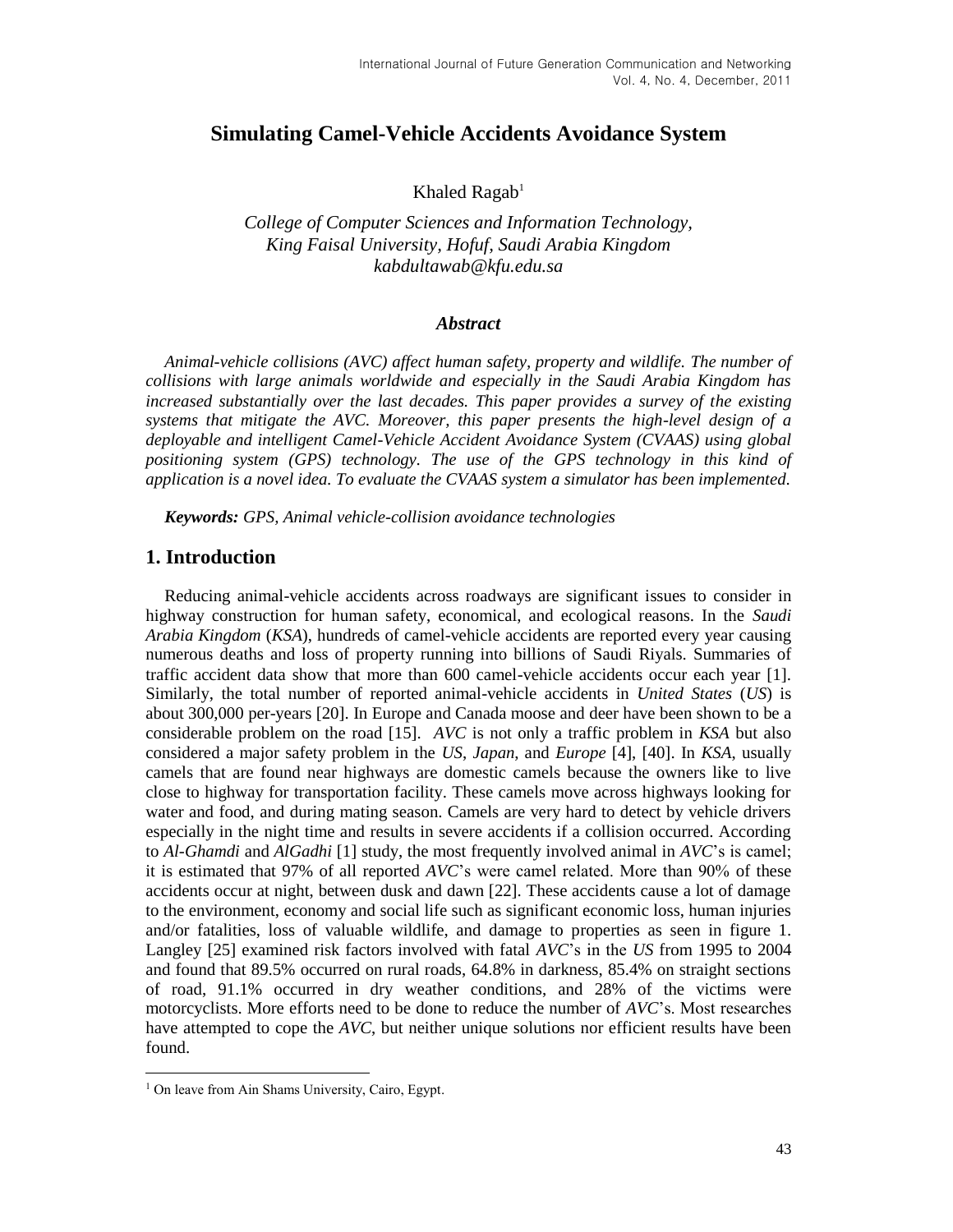



Many kinds of animal detection and warning systems are used around the world to indicate presence of animals on highways to avoid accidents. Animal detection systems are divided into three main categories namely Road-based, Vehicle-based, and Animal-based. Detailed discussion will be undertaken in the literature review. This paper proposes a design of a Camel-Vehicle Accident Avoidance System (*CVAAS*) using global positioning system (*GPS*) technology. The use of *GPS* technology in this kind of application is a novel idea. Use of *GPS* receivers has increased tremendously for navigation purpose, in tracking animals [33], [35], in sensors networks, and many other applications. *GPS* receiver can be obtained for a reasonable price of around 20-50\$. Thus, the use of programmable *GPS* devices in *CVAAS* is a novel and feasible solution. *CVAAS* system is an animal-based system that identifies the presence of a camel on or near the highway and then sends out its position to the Dedicated Short-Range Communication (*DSRC*) transmitter. Consequently, the *DSRC* transmitter forwards the camel position to a *DSRC* receiver mounted on a warning system. The signal will activate the warning system to warn the vehicle drivers to slow down in order to avoid collision with the camel. Figure 2 illustrates such a scenario.

The remainder of this paper is organized as follows. Section two illustrates and classifies the current animal-vehicle collision avoidance technologies. Section three briefly discusses and presents the design of *CVAAS*, the proposed novel system. Different camels movements scenarios have been simulated and tested in section 4. Finally, section five draws a conclusion of this paper.

## **2. Current** *AVC* **Technologies**

## **2.1 Roadway-based Technologies**

**2.1.1. Roadway-based Conventional Techniques:** This section briefly introduces three different roadway-based conventional techniques as follows.

**Fences.** They have been installed to keep animals away from the road [7], [6]. Roadway fencing is one the famous conventional techniques used to reduce *AVC*. It is the only method used to stop camels from coming on the *KSA*'s highways. Ward [36] signified that a 2m high big-game fence is effective in reducing vehicle collisions involving deer. Fencing is extremely expensive because they have been combined with wildlife crossing structures such as underpasses and overpasses that enable animals to move freely along both sides of the highways. Fencing must be inspected frequently and repaired to original condition to be successful at reducing collisions because animals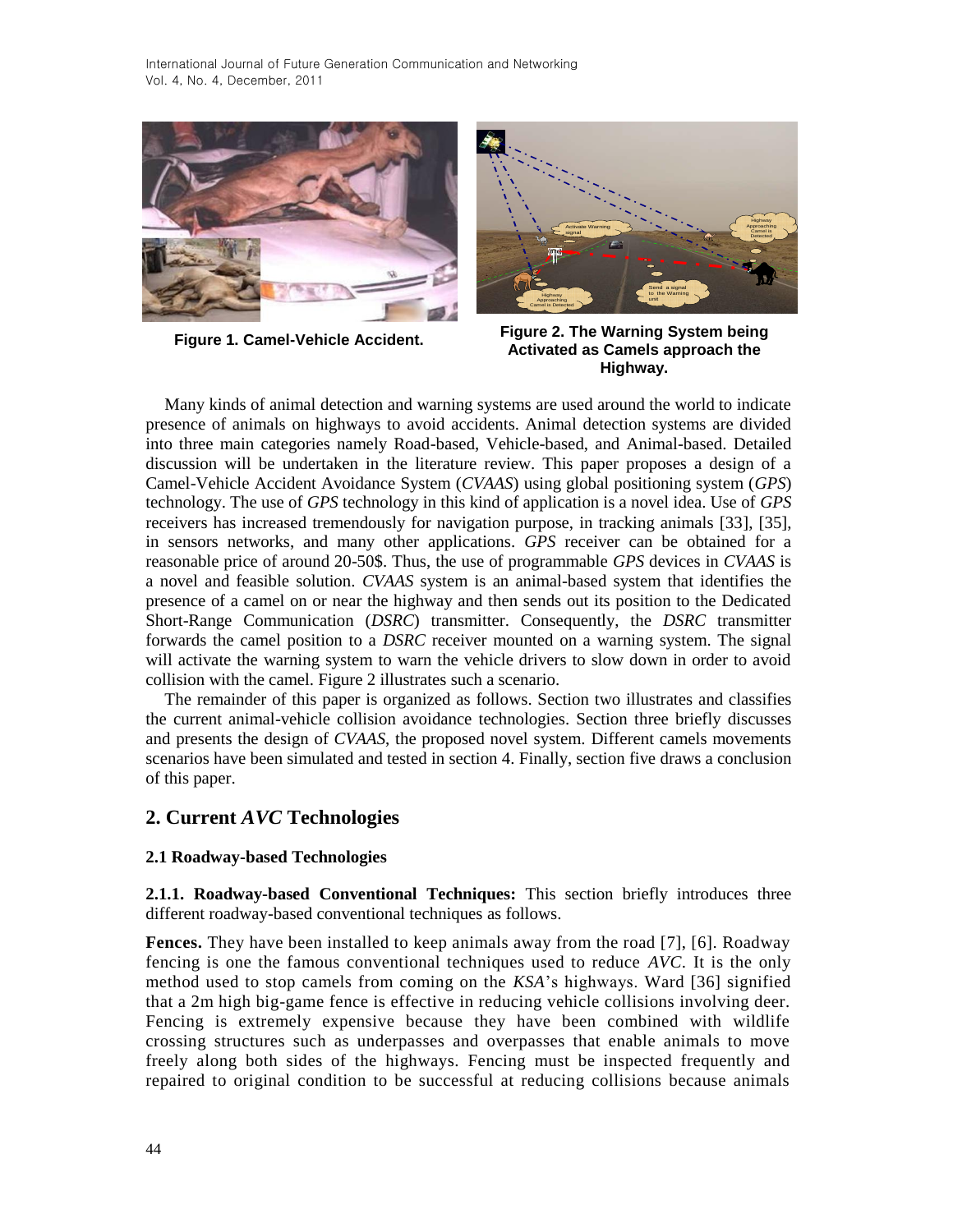quickly exploit breaks in the fence [10]. Apparently, deer continually test fencing, making a good maintenance program necessary [36].

**Warning Signs.** They warn drivers of high large animals crossing locations are the most common approach to reducing *AVC* [28]. Romin and Bissonette [31] suggested that deer crossing signs may be effective if drivers would reduce their vehicle speed. Lighted, animated deer-crossing warning signs were evaluated in Colorado. *Pojar* concluded that drivers' speeds were initially slightly reduced, but after the drivers got used to the animated sign, it lost its effect in reducing the drivers' speeds [27].

**Highway Lighting.** Most of the *AVC* occurred from sunset to sunrise. It was expected that highway lightings enhance drivers' night vision and reduce *AVC*. Highway lighting did not affect drivers' behavior or animal crossings-per-accident ratios [30]. Thus, increased highway lighting was not effective at reducing *AVC*.

**2.1.2. Roadway-based Detection Systems:** Animals detect technologies detect large animals as they approach the road. When an animal is detected, signs are activated that warn drivers that large animals may be on or near the road at that time. Vehicle detect technologies operate on a slightly different principle as they detect vehicles, not the animals. They detect vehicles or trains, not the animals. Once a vehicle or train is detected large animals are alerted through a range of audio and visual signals from stations placed in the right-of-way [18]. Briefly, this section clarifies different technologies that have been used to develop animal-detect and vehicle detect techniques.

**Infrared Sensors.** They were designed and installed in seven sites in Switzerland to detect deer within 30-100m radius on both sides of the road. Once a deer was detected *LED* signs with a deer symbol were activated and stayed on for 45 seconds to alert the drivers [23]. This technique produced false detections because of strong winds and warm engines of passing vehicles. Moreover, the broken sensors, loss of power due to snow covered solar panels and broken lamps in the warning signs caused additional problems. Similarly, the Flashing Light Animal Sensing Host (*FLASH*) was designed to detect mule deer in Wyoming, *USA*. It also used a series of infrared sensors [14]. More than 50% of the detections through *FLASH* system were false. This was due to frost on the sensors, birds feeding on carrion in the crossing area, and snow has thrown by passing snowplows.

**Microwave Radar Sensors.** In Finland, they were designed and installed to detect large animal movements up to 50 m in distance within a  $60^{\circ}$  horizontal angle. When an animal was detected, LED message signs with an animal symbol were turned on and remained on for two-three minutes. To verify the presence of animals a video camera is installed. In addition, to distinguish animal from other moving objects such as rain or rain spray, the system was programmed to only detect objects moving towards the sensors at a speed greater than 0.8m/s. This technique produced false detection in spring when the snow melted and the water warmed on the pavement, spray from passing vehicles triggered the system.

**Laser Sensors.** In 2000 an animal detection system was installed in Washington, *USA*. It consisted of two lasers, one placed on each side of the road, two standard deer warning signs, two smaller rectangular signs that read "When Flashing," and two solarpowered red flashing beacons. When the laser beam was broken the lights were switched on. The lasers operated on batteries with one-week lifespan while the red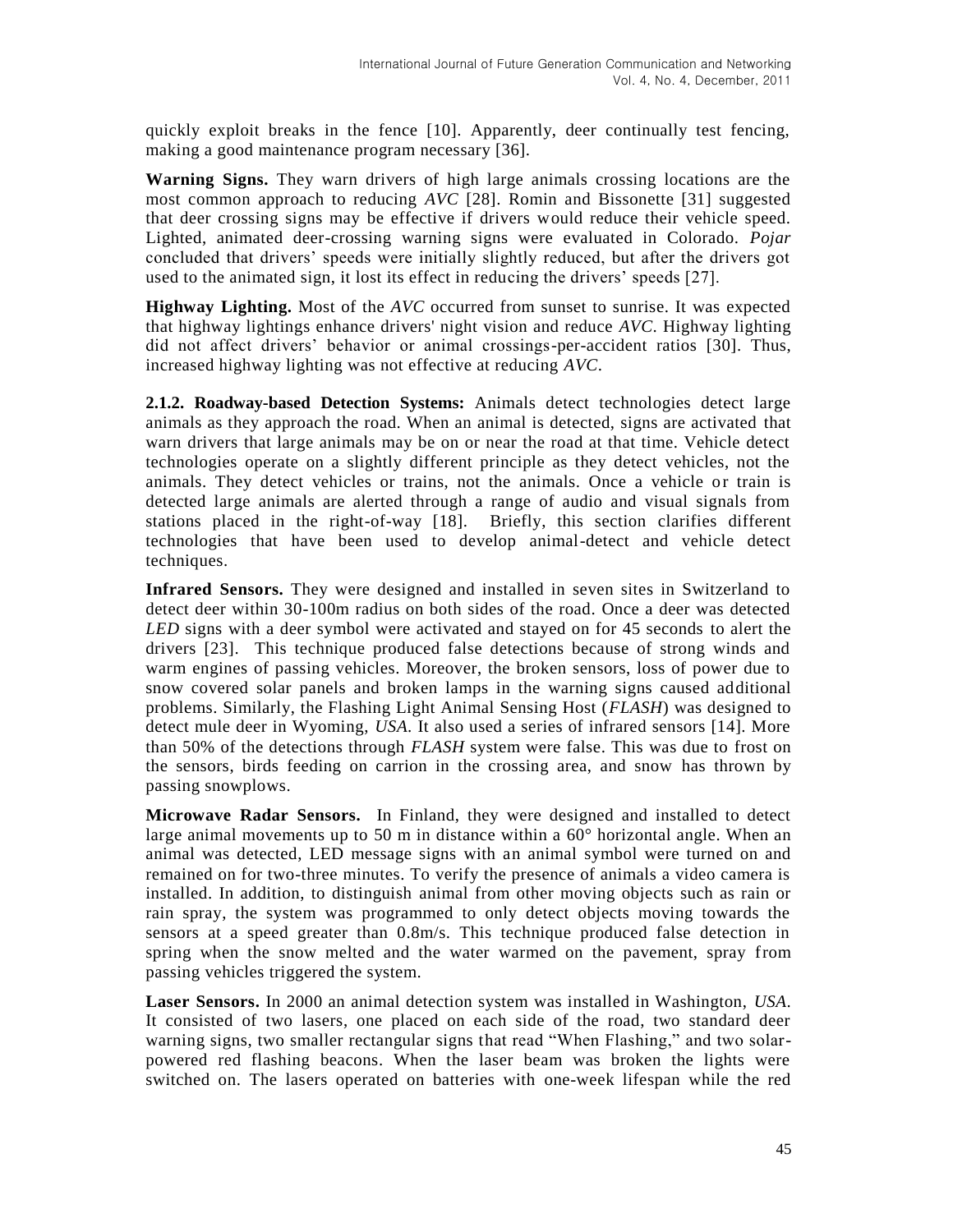strobes were solar powered. The sighting of the lasers proved difficult, partially because of the distance among the sensors. Sunlight heating up of the plastic boxes holding the laser equipment may have caused problems with the sighting of the laser. False detections caused the batteries to drain quicker than anticipated. Similarly, in October 2002, an animal detection system was installed along US 97A, near Wenatchee, Washington. It used laser beams to detect deer. If deer stays there longer than one minute, the warning signals were turned off, and drivers are no longer warned of its presence [37]. The laser beams could only be used for short distances on straight sections of roadway. Anything that broke the beam triggered the warning, including birds, dogs, mail trucks and snow plow curls. Perfect alignment was critical (high maintenance costs). Even the sun could trigger the beacons depending on the time of year as sunrise and sunset angles changed.

**Microwave Technology.** An animal detection system consisted of series of transmitters and receivers. It was installed in 2002 along the highway in Montana. Each transmitter sent an uniquely coded, continuous microwave RF signal to its intended receiver [34]. The transmitters and receivers were mounted about 120cm above the ground. The system produced a large number of false detections for several causes such as snow spray.

A vehicle detection system has been installed in April, 2002 in *Canada*. It consists of a small cabinet with electronics, sensors for vehicle detection, and an animal warning device. The units are powered by solar panels and batteries. When no vehicles are present the system is not active. Once vehicles are detected, units in the roadside are activated that alert deer through a variety of noise and light signals [21]. Many kinds of animal have been shown to adapt to disturbance if this is not accompanied by an immediate and real threat. Therefore, the audio and visual signals produced by the stations in the right-of-way may not scare the animals away from the road once they have been exposed to it for a certain time. Additionally, such system is not well suited for high traffic flows since the animal warnings would be running continuously in such locations.

## **2.2. Animal-based Technologies**

The animal based technologies to mitigate *AVC* used different types of collars fasten with the animal to trigger a warning system such as blinking signals. They are classified as reflective collars and radio collars.

**Reflective Collars.** In British Columbia, Canada, the ministry of environment conducted a method to reduce *AVC*. In 2006, they put collars with reflective tape on a number of animals to increase their visibility to drivers. In addition, a major company *Aramco* in *KSA* distributed around 3000 reflective collars to the camels' owners in Al-Ahsa. These collars are not efficient to reduce the *AVC* because vehicles must be close enough to ensure that the collars are visible which defeats the whole purpose of avoiding accidents. Moreover, the reflective materials of the collars will disappear over time.

**Radio Collars.** Multiple of projects employed radio collars since 1999 up to now. A system was installed along a 4,827m long section of Hwy 101, near Sequim, on the Olympic Peninsula, Washington. In 1999 about 10 percent of the elk herd was radio collared [5]. An effort was made to radio collar lead cows, but this was not always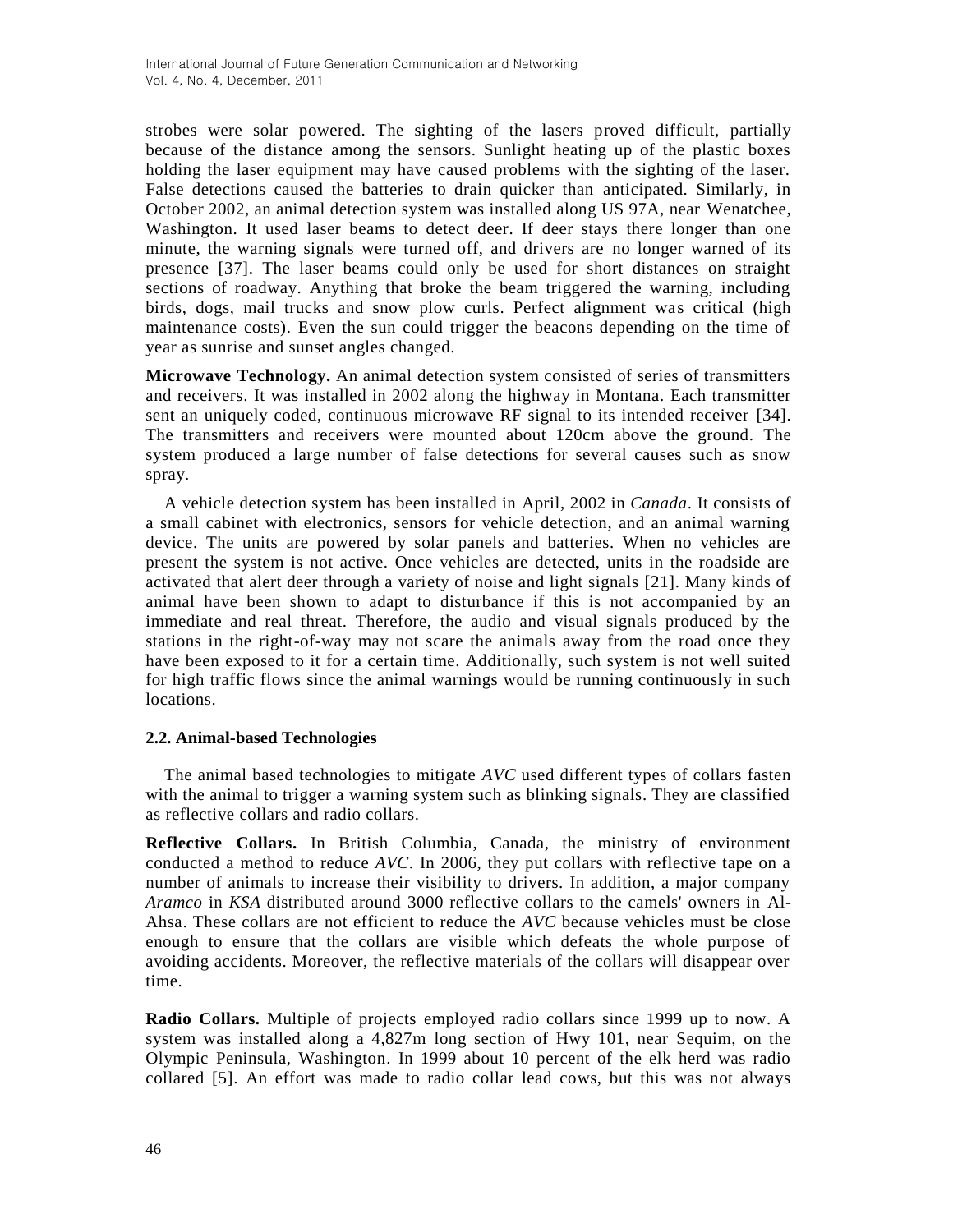possible. Receivers placed along the road scan for the frequencies of the individual radio collars 24 hours per day. When the radio-collared individuals come within about 400m of the road, the receivers that pick up the signal activate the flashing beacons. As a consequence, the animals without a radio collar are only detected if radio-collared animals accompany them. Therefore, the system only works well for highly gregarious species. The radio-collar system requires re-collaring effort. The batteries of the radio collars usually run out after several years, and then they must be replaced.

*GPS* **Collars.** It is a valuable tool for documenting the movements of large, wideranging animal kinds. Recently, *GPS* collar has been instrumental in monitoring large mammal use of highways and wildlife underpasses in Arizona [26]. Using data gathered from *GPS* collar, [26] were able to identify spatial patterns in bighorn sheep movement relative to a key section of *US* 93. Based on *GPS* collar data, the authors were able to make informed recommendations regarding placement of wildlife-engineered crossing structures on *US* 93. *Dodd et al*. [8] used *GPS* collars to assess permeability of SR 260 to elk through successive phases of reconstruction, which included widening the highway, integrating wildlife crossing structures, and implementing ungulate -proof fencing. *Gagnon et al*. [11, 12] were able to determine how patterns in traffic flow affected elk crossing and distribution in the vicinity of SR 260; the authors found that although high traffic volumes greatly affected elk crossings, seasonality and proximity to quality habitat also strongly affected elk behavior. To the best of our knowledge, most of the systems that used *GPS* collars only to monitor large animal movements for the sake of recommending the placements of wildlife-engineered crossing structures on highways.

## **2.3. Vehicle-based Technologies**

The vehicle based technologies to avoid *AVC* can be broadly classified into two major groups: warning whistles (e.g. deer whistles) and infrared detection systems. They would not depend on the installation of any roadside equipments. Deer whistle was introduced as early as late 1970s, [24]. Air activated deer whistles, mounted on the fronts of vehicles, allegedly produce ultrasonic frequencies and/or audible sounds from the wind rushing through them. These sounds are supposed to scare away animals. It has been observed that given the masking effect of road and vehicle noise, however, it is unlikely deer would be able to hear the whistles *Romin* and *Dalton* 1992 [32]. In addition, there is no evidence that audio signals affect animal behavior [2] and habituation to sounds has been observed [32], [29]. However, the infrared detectors inform drivers when a large animal is detected within a certain range from the sensors attached to the vehicle (e.g., [3], [16], and [17]). The range should be sufficient to allow for the driver to stop the vehicle before impacting the detected animal. As an option on the *Cadillac DeVille* an infrared sensor, mounted in the front grille, picks up heat energy from a person or an animal. The image is projected onto a monochromatic display on the lower part of the driver's side of the windshield.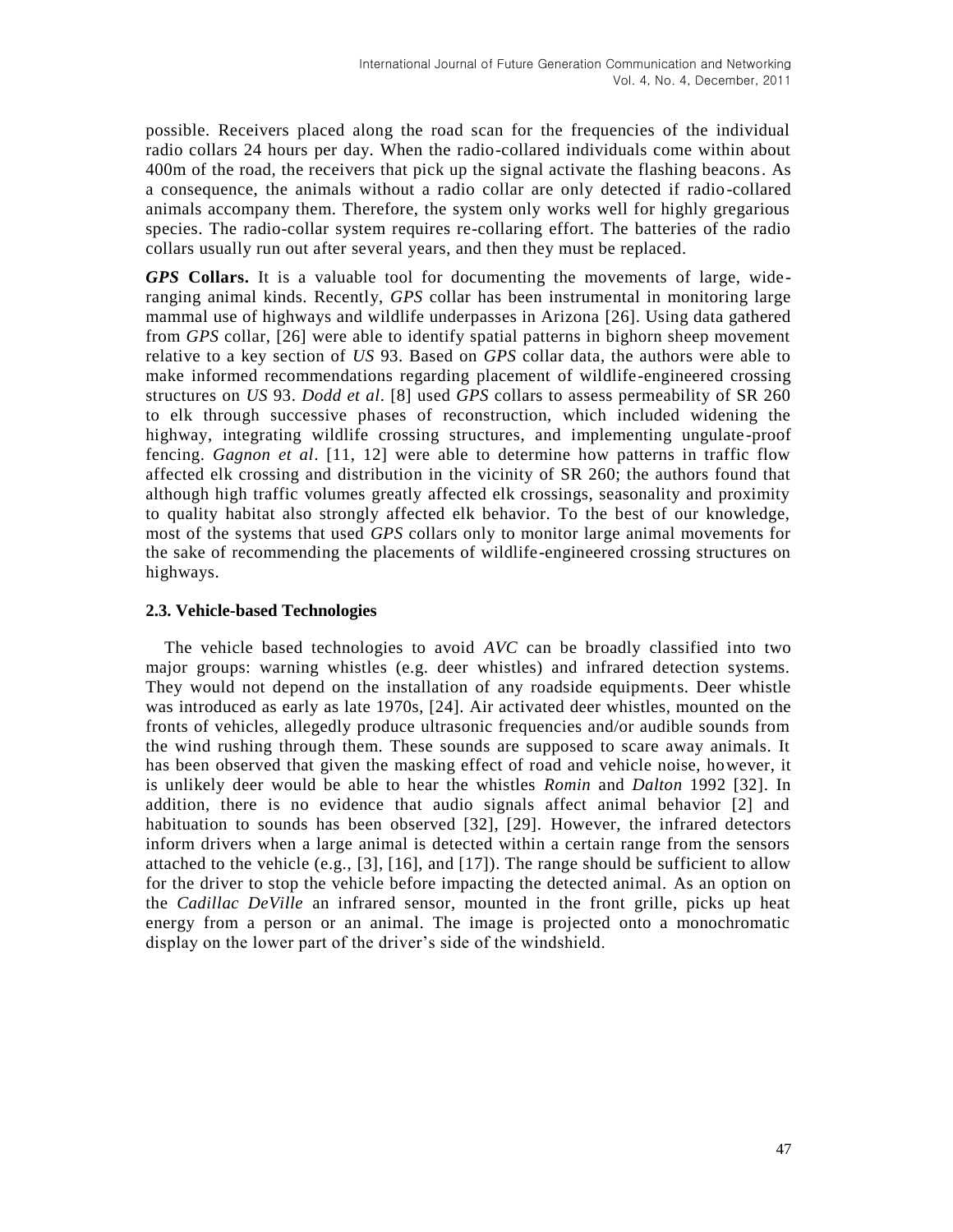International Journal of Future Generation Communication and Networking Vol. 4, No. 4, December, 2011



Hot objects appear white and cool objects appear black in that image. Some drivers have noted that objects are difficult to see and appear fuzzy due to the field of view that is too limited to be useful. Others have complained of headaches after only one hour of use. These systems are used to reduce *AVC* encountered some technical problems and maintenance issues. More significantly they experienced false positives and false negatives. The false positive occurs when the warning system is activated even if there is no animal. Whereas, false negative occurs when there is animal but the warning system is not activated. The *AVC* systems with break-the-beam sensors may experience false positive detections due to falling branches in forest, especially in strong winds or snow spray from snowplows, etc. Broken sensors, loss of power due to snow-covered solar panels, and broken lamps in the warning signs may caused false positive. False negative may occur due to curves, slopes not covered by sensors and insufficient warning time [19]. False positives may cause drivers eventually to ignore activated signs [13] and false negatives present drivers with a hazardous situation. It is of immense importance that any system designed to reduce or avoid *AVC* should ensure minimal number of false positives and false negative. *CVAAS* aims to address these false detection problems through employing the novel idea of using a programmable *GPS* device which gives accurate positioning of an animal. In the following section, this paper discusses the high level design of *CVAAS*.

## **3. Designing** *CVAAS*

The *CVAAS* consists of two sub-systems: Animal Detection sub-Systems (*ADS*) and Warning sub-System (*WS*) as shown in figure 3-a. *ADS* includes two units: Animal-Based Unit (*ABU*) and Road-Side Unit (*RSU*). *ABU* is mounted to the animal and consists of *GPS* receiver, *DSRC* transmitter, and interface as shown in figure 3-b. The European Telecommunications Standard Institute (ETSI) decided to allocate frequency band from 5875 to 5905 MHz for Intelligent Transport Systems (*ITS*) [9]. Similarly, we decide to utilize *DSRC* transmitter and receivers that operate with 10MHz band 5885 to 5895 MHz in *CVAAS*. They operate with 33  $\text{dBm}^2$  @10MHz transmit power that enables transmitters and receivers to reach communication distance range from 500m to 1000m.

l

<sup>2</sup> *dBm* is the measured power referenced to one milliwat.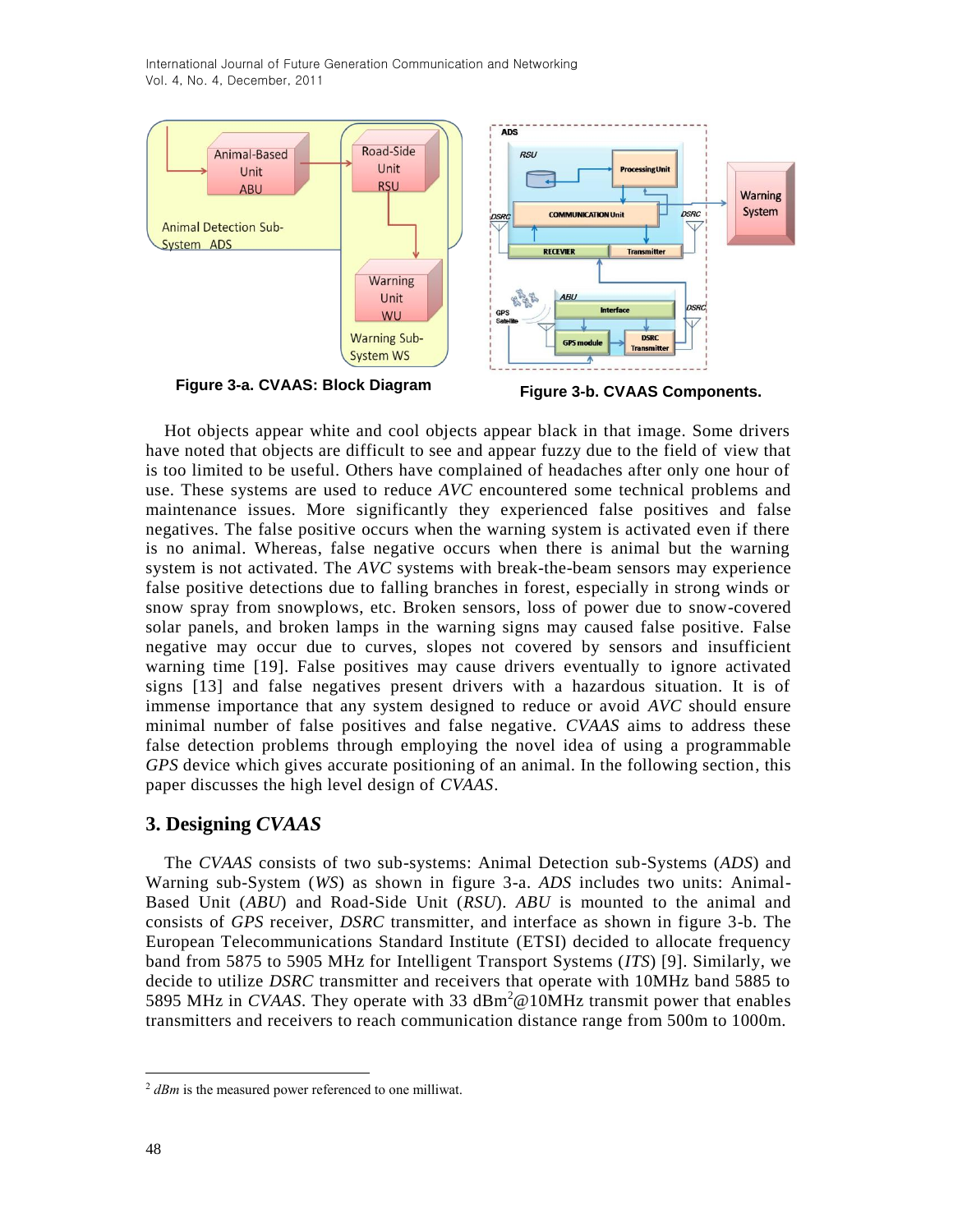International Journal of Future Generation Communication and Networking Vol. 4, No. 4, December, 2011



*GPS* receiver operates to capture key-data such as animal's position, velocity, acceleration, heading, etc. The transmitter forwards that key-data to the *RSU* The *ABU*'s interface grants the ability to update the system parameters of both *GPS* receivers and *DSRC* transmitter such as the frequency of key-data transmission, positioning times based on animal behavior (e.g. more frequent during activity, less frequent when relaxing), packet payload size and message life time. Road-Side units are organized along the highway. Each *RSU* consists of DSRC transmitter and receiver, communication unit, processing unit (Application processor) and storage area. It stores the highway map for a distance of 100-300m around the *RSU*, and the description of the dangerous zones around it as shown in figure 4-a. Table 1 outlines the *CVAAS*'s components and their functions. The *RSU*'s receiver gets the key-data from *ABU*'s transmitter. The communication unit forwards the received key-data to the *RSU*'s processing unit. The processing unit executes a thread that runs the *RSU\_activate()* procedure, see figure 4-b. As soon as, the *RSU\_activate()* procedure receives the keydata that match with the description of the dangerous zones it takes the decision to send activate message to the *WS*. The activate message includes the classification of dangerous zones. The *WS* executes a thread that runs the *Warning\_setup()* procedure as shown in figure 4-b. When the *Warning\_setup()* procedure receives the activate message, it identifies the degree of hazardous and setups the alarming period. For example, red-zone is the most dangerous zone that includes bi-direction lanes and stripes around it with range10-20 meters. As shown in figure 5, if any camel belongs to the camels' group *B* in the red-zone sends its key-data to the *RSU* then the *RSU* activates the *WS* to produce continuous alarm with a red *LED* sign with a camel symbol until it receives different key-data from the *ABU* (i.e. head off the red-zone). Otherwise, the *WS* will not be activated while it is not receiving any key-data or it is receiving a key-data from a camel resides in the green-zone that is belonging to the group *A* as shown in figure 5. A green LED sign with a camel symbol is continuously activated whenever there is no camel nearby.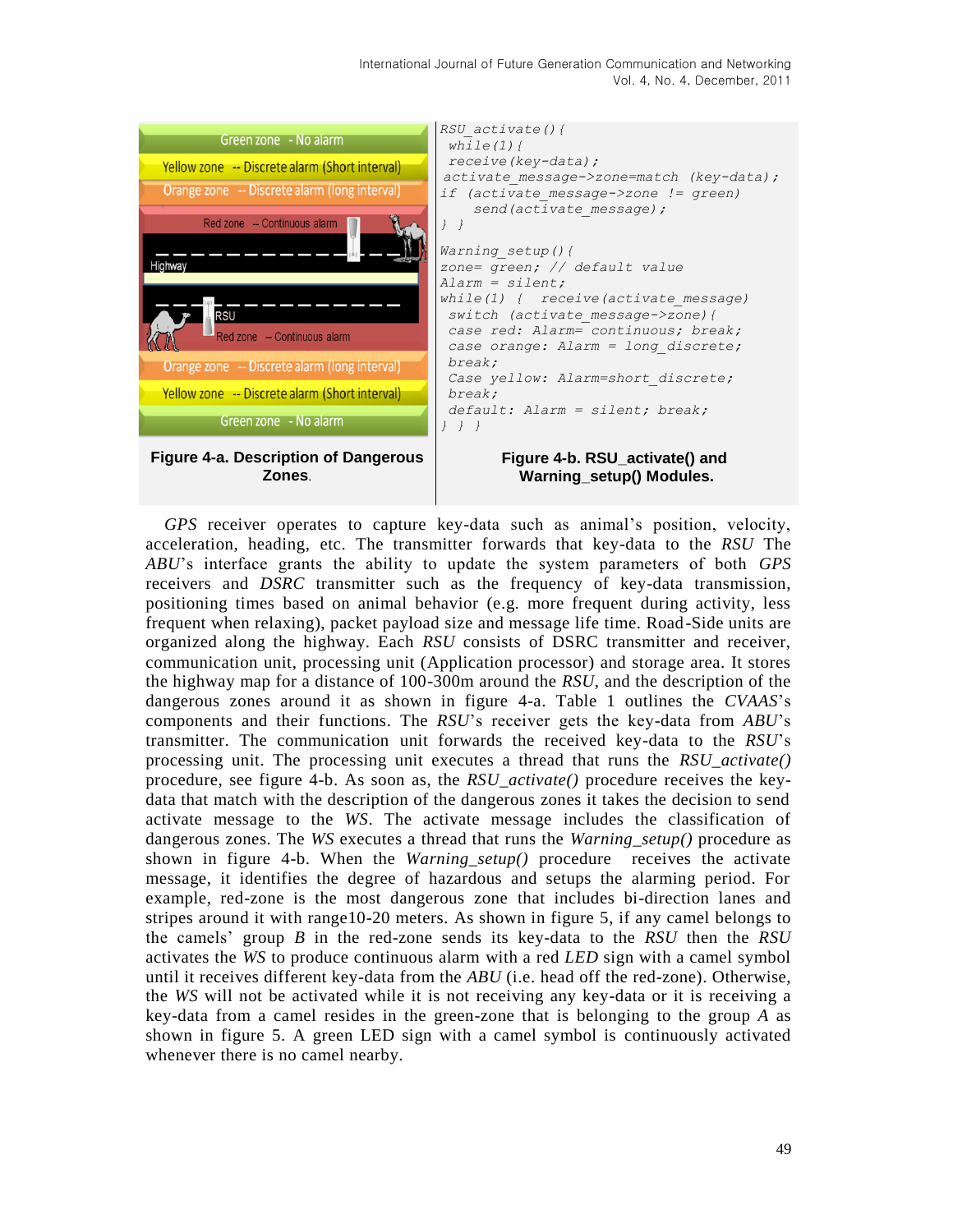| Unit       | <b>Configuration Data</b>                                  | Input               | Output                                                     | <b>Functions</b> (Tasks)                                                 |
|------------|------------------------------------------------------------|---------------------|------------------------------------------------------------|--------------------------------------------------------------------------|
| ABU        | - GPS fixing time<br>Transmitting interval                 | GPS signals         | Camel's key-data (position,<br>velocity, heading)          | - Determine camel's key-data.<br>- Transmit camel's key data             |
| <b>RSU</b> | Zones definition                                           | Camel's<br>kev-data | Warning (activate) message.                                | - Receive camel's key-data<br>Forward appropriate warn<br>message to WU. |
| WU         | Alarm's frequency<br>Coverage area to send<br>SMS message. | Activate<br>message | Flashing light and alarming,<br>or SMS message to drivers. | Activate warning to drivers.                                             |

**Table 1. Components of the** *CVAAS***'s Block Diagram.**



**Figure 5. Hofuf–Riyadh highway: Two groups of Camels Groups A in green-zones and Group B in red-zone**

## **4. Simulating** *CVAAS*

To study the effectiveness of the proposed *CVAAS* in terms of minimizing or eliminating false positives and false negatives simulation was carried out. The author implemented a simulator that emulates the existence of the camel unit (*ABU*) and the road side unit (*RSU*). This section illustrates the steps to program the *GPS* device to determine the current position at the camel unit (*ABU*). Moreover, it explains the used method to calculate the distance between the camel and the roadside unit (*RSU*). This simulation implements two programs: *ABU* emulator and *RSU* emulator. The *ABU* emulator captures the camel's key-data and transmits such data to the *RSU* emulator. Accordingly, the *RSU* emulator calculates the distance between the *RSU* and the camel to determine the degree of hazardous to trigger the warning system.

The *ABU* simulator was run on a Fujitsu U820 mini-notebook tablet with 1.6 GHz Intel z530 processor, 1GB RAM and built-in *GPS*. It is running Microsoft Windows VISTA operating system. While, the *RSU* emulator ran at Dell PC with 2.2.GH Intel processor and 2GB RAM. It is running Microsoft Windows XP Professional operating systems. Each machine has an IEEE 802.11a/b/g wireless device and they communicate through a wireless router. Both *ABU* and *RSU* emulators communicated in software level through Windows Socket (Winsock). It enables them to set up a communication session based on TCP/IP protocol. As soon as this communication session has been established, the *ABU*'s Winsock could send the camel's key-data to the *RSU*'s Winsock. A free LCC-Win32 C compiler system for windows operating system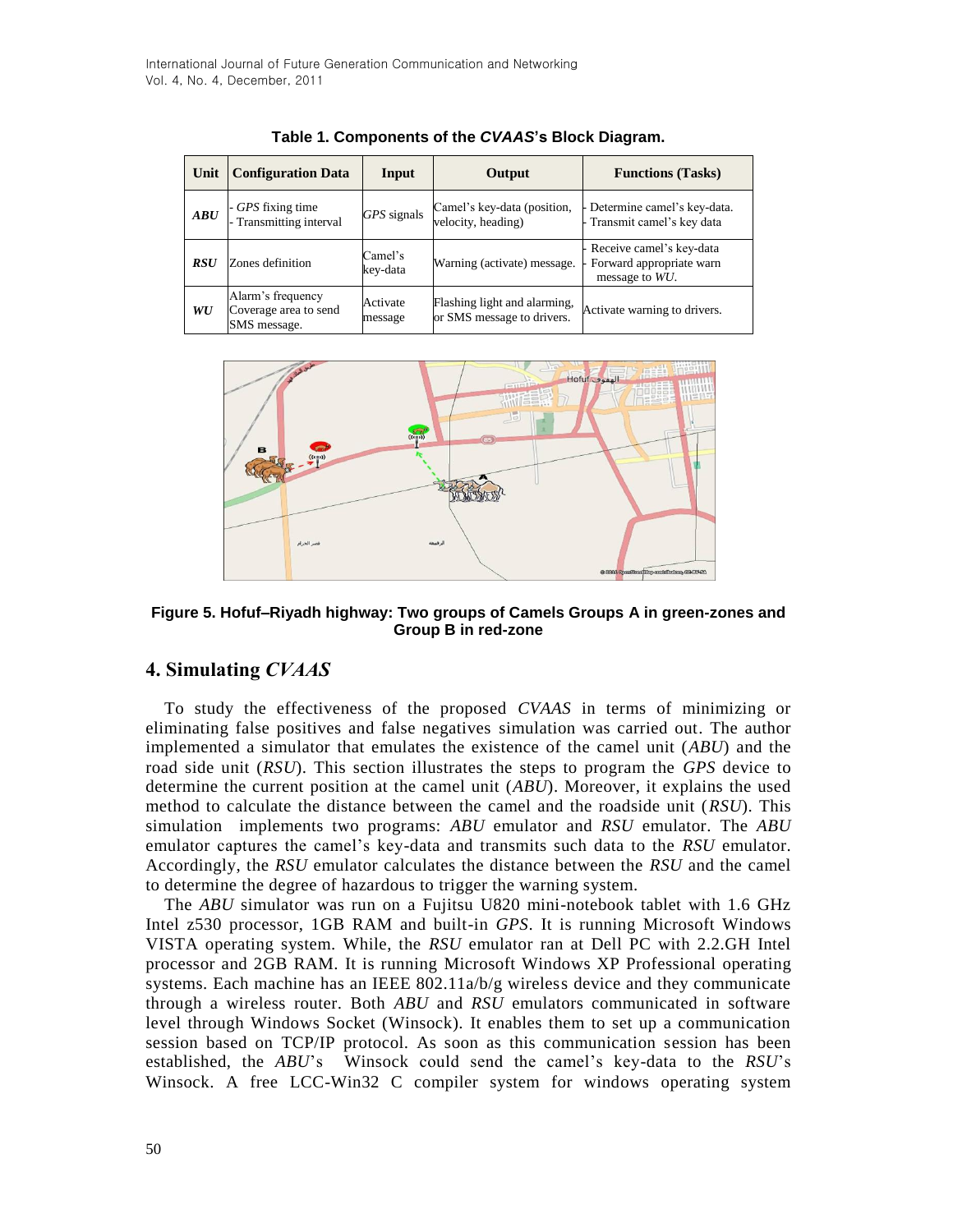(LCCwin32) has been used to compile and link the *ABU* and *RSU* emulators. The *GPS* receiver captures key- data based on a special standard so called NMEA. NMEA standard has been discussed in details in the second report.

The hardware interface for *GPS* units is designed to meet the NMEA requirements. They are also compatible with most computer serial ports using RS232 protocols (RS232 1969). The interface speed can be adjusted on some models but the NMEA standard is 4800 b/s (bit per second rate) with eight bits of data, no parity, and one stop bit. All units that support NMEA should support this speed. Note that, at a b/s rate of 4800, you can easily send enough data to more than fill a full second of time. The following code is a part of the *ABU* emulator. It is used to open the port "COM3" for reading key-data from *GPS* device into a buffer so called "*mData*" with length "*readed*". It interprets these data to identify the key-data and ignore non-interested sentences. Finally, it forwards that key-data to the *RSU* using the windows socket.

```
 HANDLE hCom;
 char *pcCommPort = "COM3";
 BOOL RSUccess;
 BYTE mData[NP_MAX_DATA_LEN]={0};
 hCom = CreateFile( pcCommPort,
            ENERIC READ | GENERIC WRITE, // open for read or write
              0, // must be opened with exclusive-access
              NULL, // no security attributes
              OPEN_EXISTING, // must use OPEN_EXISTING
              0, // not overlapped I/O
              NULL // hTemplate must be NULL for comm devices
 );
   if (hCom == INVALID_HANDLE_VALUE) // Handle the error.
   { 
       printf ("CreateFile failed with error %d.\n", GetLastError());
       return (1); 
      }
  do 
    { 
        // read Key-data from serial port COM3 with a 
       // length "readed"
      RSUccess=ReadFile(hCom, mData, sizeof(mData), &readed, NULL);
       if (RSUccess) 
       { //intepret the received buffer and ignore
           // non interested sentences
        Interpret_Buffer(mData, readed); 
        Send(keyData); } // send key-data to the RSU
                         // using Winsock.
     } while (1);
```
The following code is a part of the *RSU* emulator. It receives the key-data from the *ABU* emulator through the *ABU*Socket and then determines the distance between *ABU* and *RSU* using the distance function based on their latitude and longitude of those points as defined in [38]. Consequently, the *WU* is activated based on the description of the dangerous zone.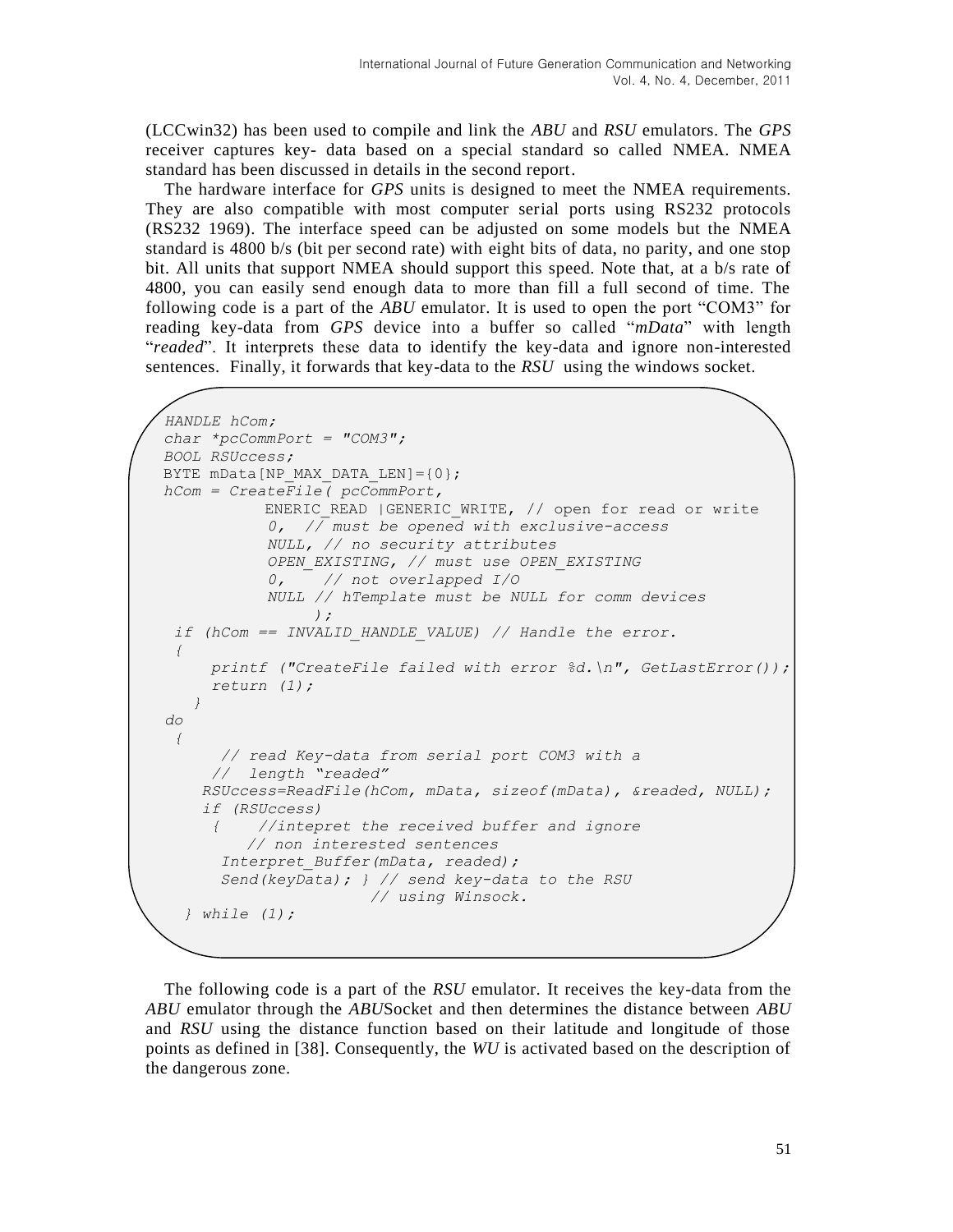```
double longa=49.35477; //Location of the RSU. It is fixed 
double lat=25.20846; // however it could be variable if 
                       // the RSU has a GPS reciver.
double dis;
int iRecvResult;
iRecvResult = recv(ABUSocket, KeyData, recvbuflen, 0); 
if (iRecvResult > 0) {
    dis=distance(lat, longa, KeyData->Latitude,
                                 KeyData->Longitude)/1000;
   Activate WU(dis); // Activate the warning unit based
                        // on dangerous zone
    printf("distance is %lf Meters \n", dis); 
   }
/*-----------------------------------------------------*/
// The routine calculates the distance between two points 
//(given the latitude/longitude of those points). 
// Definitions: 
// South latitudes are negative, east longitudes are 
// positive Passed to function: 
// lat1, lon1 = Latitude and Longitude of point 1 
// (in decimal degrees) 
// lat2, lon2 = Latitude and Longitude of point 2 
// (in decimal degrees) 
/*------------------------------------------------------*/
double distance(double lat1, double lon1, double lat2, 
                                                   double lon2) 
{
      double earthRadius = 3958.75;
      double dLat = deg2rad(lat2-lat1);double dLng = deg2rad(lon2-lon1);
      double a = sin(dLat/2) * sin(dLat/2) + cos(deg2rad(lat1)) * cos(deg2rad(lat2))
                                     * sin(dLng/2) * sin(dLng/2);
      double c = 2 * \text{atan2}(\text{sqrt}(a), \text{sqrt}(1-a));double dist = earthRadius * c;
      double meterConversion = 1609.00; 
   return dist * meterConversion; 
   }
```
#### **4.1. Simulation Results**

The simulation focuses on the conditions that lead to activate the warning system such as when camel is approaching or when it's on the highway. The *CVAAS*'s team repeats testing this simulation. Each test is performed in one hour (test period). Consequently during each test period, the *ABU* unit detects its positions every 15 sec. Moreover, different scenarios have been tested with simulating different camel's movement patterns.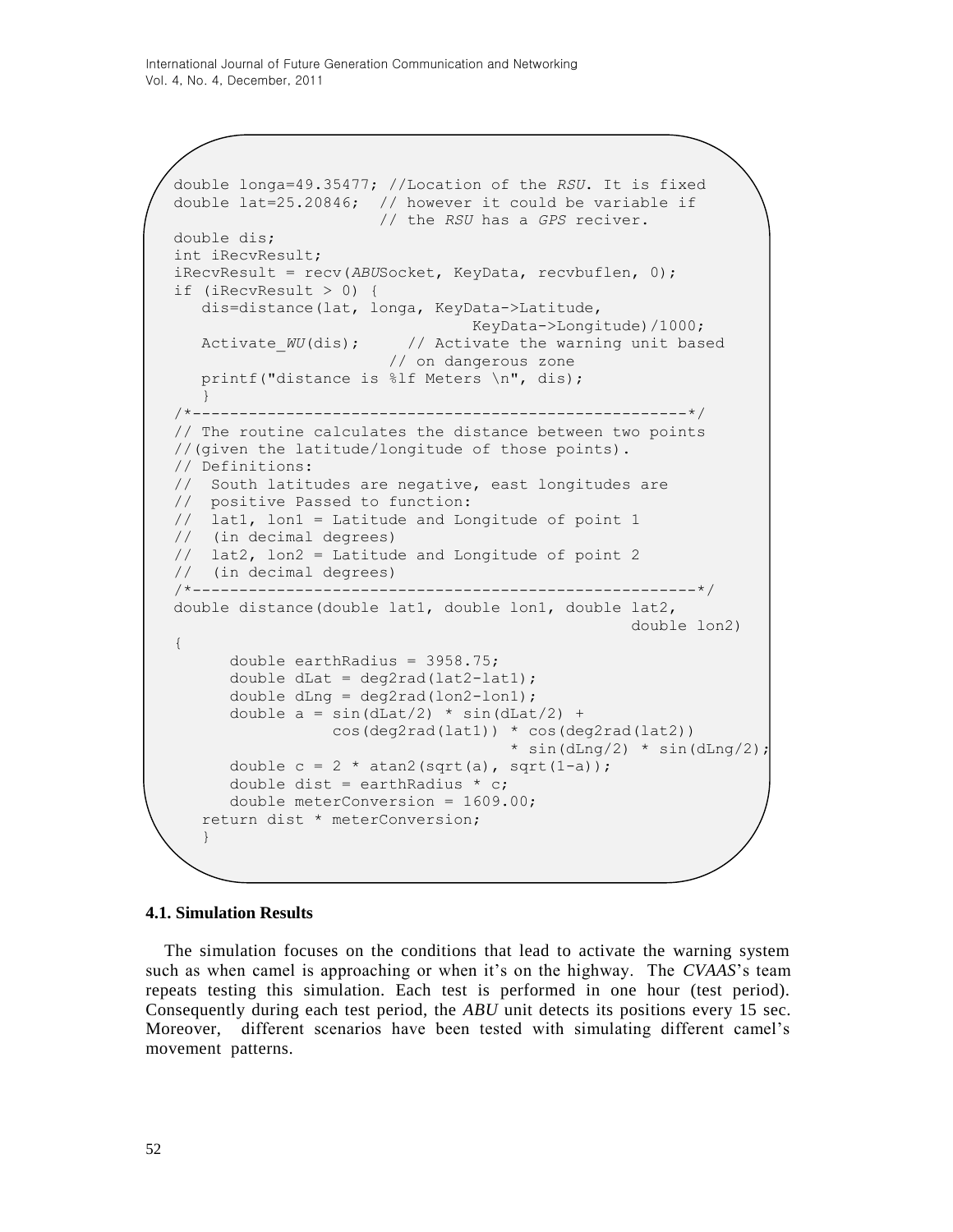International Journal of Future Generation Communication and Networking Vol. 4, No. 4, December, 2011



**Figure 6-a. Camel's Crossing Model. Figure 6-b. Camel's Crossing Model**

| <b>Total Number of Crossing/hour</b> | <b>Number of False Negative/hour</b> | <b>Number of False Positive/hour</b> |
|--------------------------------------|--------------------------------------|--------------------------------------|
| 25                                   | $\mathbf Q$                          | 8                                    |
| 19                                   |                                      |                                      |
| 13                                   |                                      |                                      |
| 27                                   | 10                                   | 8                                    |
| 10                                   |                                      | 6                                    |
| 21                                   | Ω                                    |                                      |
| 30                                   | 10                                   |                                      |
| Q                                    |                                      |                                      |
| 42                                   | 15                                   | c                                    |
| 14                                   |                                      | 6                                    |
| Average $(\rho)$ =                   | 63.55%                               |                                      |
| Average $(\phi)$ =                   |                                      | $0.5 \%$                             |

**Table 2. Simulation Results**

Figure 6-a demonstrates the camel's crossing model for three different crossing numbers per hour selected from table 2. In order to study the effectiveness of the *CVAAS*, the author used a method that is often used to study incident detection algorithm [39] as follows.

Assumes  $\tau$  is the total crossings of an animal to the highway,  $\alpha$  is the number of false negative detections,  $\beta$  is the number of the false positive detections,  $\rho$  is the detection rate,  $\phi$  is the false alarm rate, and  $\delta$  is the total number of applications of detector (60  $*60*60/15=1440$ .

Consider the following definitions:

$$
Detection Rate (\rho) = 100\% * \left(\frac{(\tau - \alpha)}{\tau}\right)
$$
  

$$
False Alarm Rate (\phi) = 100\% * \left(\frac{\beta}{\delta}\right)
$$

Table 2 shows the simulation results. The average of the  $\rho$  and  $\phi$  are 63.55%, 0.5% respectively. The percentage of false positives and the average number of false positives per hour was relatively low  $(\leq 1\%; \leq 0.10/\text{hr})$ . False positives do not appear to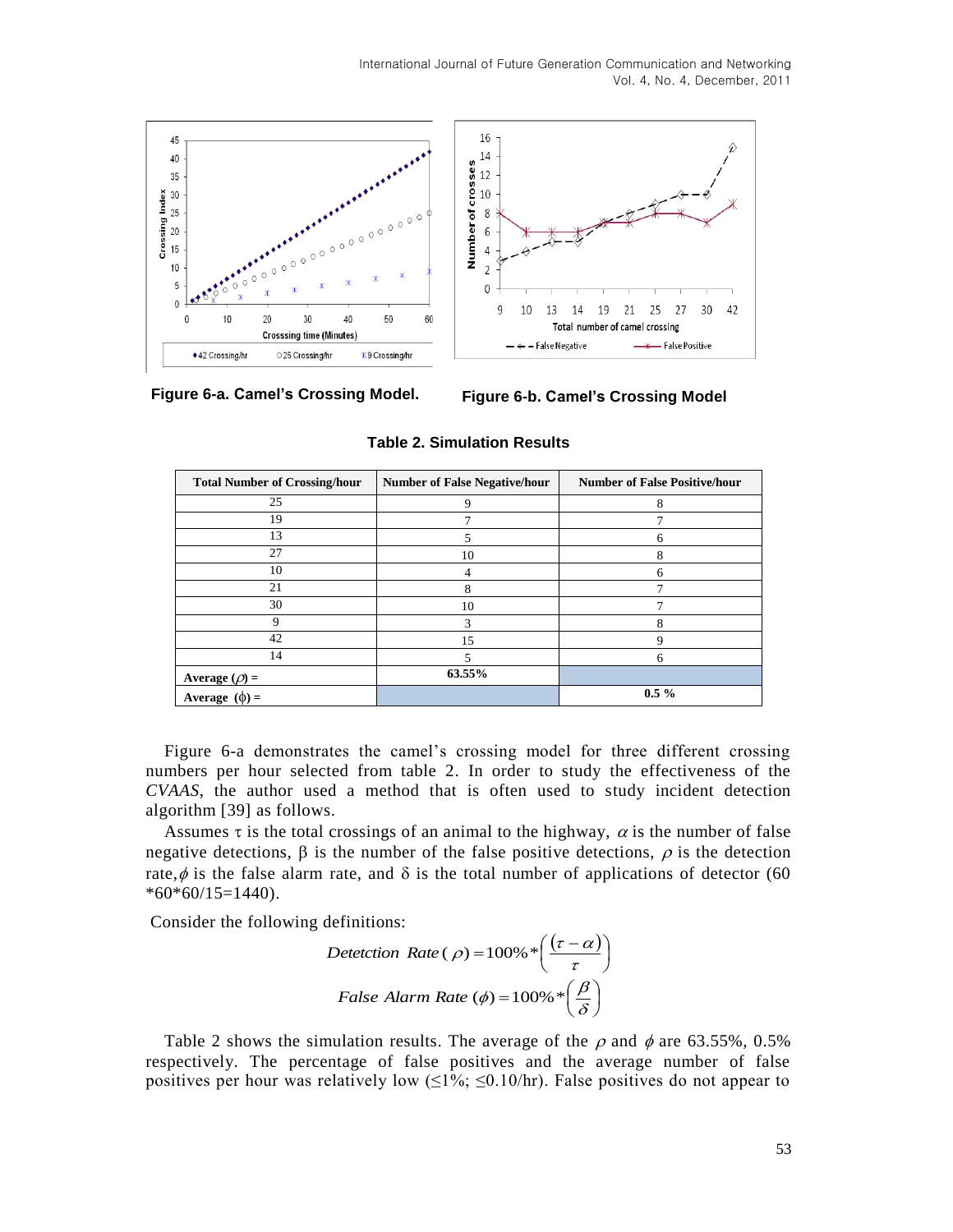be a major concern with regard to the reliability of animal detection systems. Moreover, the percentage of intrusions (i.e., situations where at least one animal was present in the detection area) that were detected is around 64%. The average number of false negative per hour is around 24%. Figure 6-b. presents the total number of camel's crossing versus the number of crosses that leads to false negative and positive respectively. It shows that false negative is increasing larger than the false positive. The results suggest that false negatives are a major concern.

The simulation results show the proposed system *CVAAS* is working effectively. Moreover, it shows that the *CVAAS* experiences some drawbacks due to the low accuracy of the *GPS* device mounted to the (*ABU*). We recommend using more accurate and programmable *GPS* device for real implementation. The programmable *GPS* device enables us to set the position fixing time to reduce the number of false negative. The recommended performance requirements for the reliability of animal detection systems were compared to the results of the reliability tests. However, experiences with installation, operation, and maintenance will show the robustness of animal detection systems that enable us to improve the systems before deploying on a large scale. Currently, we are developing this simulation to identify the efficient values of the system's parameters of both *GPS* receivers and *DSRC* transmitter such as the frequency of key-data transmission, positioning times and number of *RSU*s/Km, etc. This simulation provides some recommendations for system deployment. It enables us to select efficient parameters that consider the system's power consumption and the system's deployment cost.

# **5. Conclusion**

This paper introduced a survey of the developed animal detection and warning systems. It provided recent and numerous reviews of the worldwide technologies that have been used in attempts to reduce *AVC*. Moreover, this paper introduced the design of the camel-vehicle accident avoidance system *CVAAS* in *KSA*. The *CVAAS* took first comprehensive steps toward a system that detects camels on the highway and warn drivers as well. The innovation of the *CVAAS* is the careful and intelligent use of the programmable *GPS* device to detect the camel position, direction and movement. Moreover, *CVAAS* classifies the dangerous zones that enable the warning system to adapt the alarming period. Simulation concluded that false negative is the major concern for further study and analysis.

# **Acknowledgment**

*The author thanks the King Abdulaziz City for Science and Technology (KACST) for sponsoring this project (AT-4-3), also acknowledge the academic support from the CCSIT College at the King Faisal University. Moreover, the author extends recognition to the project team members Dr. Mohammed Zahrani, and Dr. Asrar Ul-Haque.*

# **References**

- [1] Al-Ghamdi A. S., AlGadhi S. A., Warning signs as countermeasures to camel-vehicle collisions in Saudi Arabia[, Accident Analysis and Preve](http://www.elsevier.com/wps/find/journaldescription.cws_home/336/description#description)ntion,; 36(5): 749-760, 2004.
- [2] Bender, H. Deterrence of kangaroos from roadways using ultrasonic frequencies: efficacy of the Shu Roo, University of Melbourne, Dept. of Zoology, Road Traffic Authority of South Wales and Transport South Australia, Australia, 2001.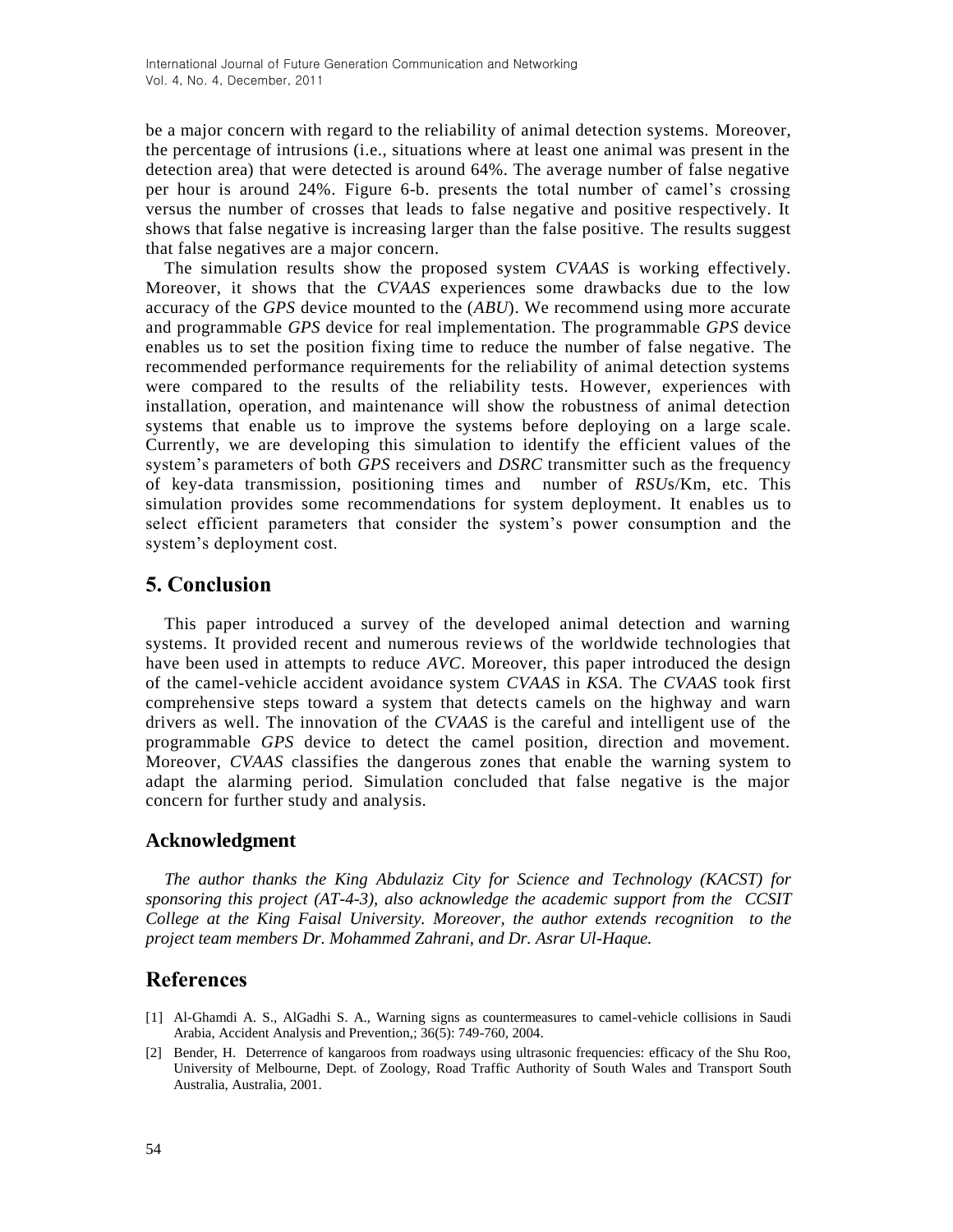- [3] Bendix Commercial Vehicle Systems, Bendix Xvision system service data. URL: [http://www.bendix.com/downloads /195160.pdf](http://www.bendix.com/downloads%20/195160.pdf) , 2002.
- [4] Bruinderink G. W. T. A., & Hazebroek E., Ungulate traffic collisions in Europe, Conservation Biology 10:1059-1067, 1996.
- [5] Carey, M., Addressing wildlife mortality on highways in Washington, Pages 605-610. 2001 Proc. Int. Conf. on Ecology and Transportation, 2001.
- [6] Clevenger, A.P., B. Chruszcz and K. Gunson, Highway mitigation fencing reduces wildlife-vehicle collisions, Wildlife Society Bulletin 29, 2001.
- [7] de Molenaar, et. al., Effectiviteit van wildspiegels: een literatuurevaluatie, IBN rapport 362. Instituut voor Bos- en Natuuronderzoek, Wageningen, The Netherlands, 1998.
- [8] Dodd et. al., Evaluations of measures to minimize wildlife-vehicle collisions and maintain permeability across highways: Arizona Route 260, Final Report to Arizona Dept. of Transportation, JPA 01-152 JPA 04- 024T, 2007.
- [9] http://www.etsi.org/WebSite/Ne*ws*andEvents/2008\_09\_Harmonizedstandards\_ITS.aspx, 2008
- [10] Foster et. al., Use of underpasses by Florida panthers and other wildlife, Wildlife Society Bulletin 23:95-100., 1995.
- [11] Gagnon et. al., Traffic volume alters elk distribution and highway crossings in Arizona, The Journal of Wildlife Management, 71(7), 2318-2323, 2007.
- [12] Gagnon et. al., Using Global Positioning System Technology to Determine Wildlife Crossing structure placement and evaluating their success in Arizona, USA, Int. Conf. on Ecology and Transportation, Sept., 2009.
- [13]Gordon, K.M. and S. H. Anderson, Motorist response to a deer-sensing warning system in western Wyoming, Pages 549-558 in: 2001 Proc. Int. Conf. on Ecology and Transportation, 2001.
- [14] Gordon et. al., Evaluation of the FLASH (Flashing Light Animal Sensing Host) system in Nugget Canyon, Wyoming, Univ. of Wyoming, Laramie, WY, USA. , 2001.
- [15] Haikonen H, Summala H., Deer-vehicle crashes: Extensive peak at 1 hour after sunset, American Journal of Preventative Medicine, 21(3), 209-213., 2001.
- [16] Hirota et. al., Low-cost infrared imaging sensors for automotive applications, In: Valldorf, J. & W. Gessner (eds.). Advanced Microsystems for Automotive Applications, 63-84, 2004.
- [17] Honda Motor Co., Ltd. Intelligent night vision system able to detect pedestrians and provide driver cautions, [http://www.](http://www/) all4engineers.de/preview.php?cms=andlng =enandalloc , 2004.
- [18] Huijser, M.P. and P.T. McGowen, Overview of animal detection and animal warning systems in North America and Europe, Proc. of the Int. Conf. on Ecology and Transp., pp. 368-382, 2003.
- [19] Huijser, et al., Animal Vehicle crash mitigation using advanced Technology, Phase I: Review, Design and Implementation, Report SPR(076), Western Transportation Inst. Montana State Univ.
- [20] Wildlife-vehicle collision reduction study. Report to congress, U.S. Department of Transportation, Federal Highway Administration, Washington D.C., USA. , 2008.
- [21] IRD. Wildlife warning system. IRD (International Road Dynamics), Saskatoon, SK, Canada. URL: http://www.irdinc. com/english/pdf/sys/safety/ Wildlife\_ 0202.pdf. , 2002.
- [22] John M. Sullivan, Relationships between Lighting and Animal-Vehicle Collisions, Technical report UMTRI-2009-35, The University of Michigan Transportation Research Inst. , 2009.
- [23] Kistler, R. Wissenschaftliche Begleitung der Wildwarnanlagen Calstrom, WWA-12-S. Schlussbericht. Infodienst Wildbiologie & Oekologie, Zürich, Switzerland, 1998.
- [24] Knapp, K.K., et. al., Deer-vehicle crash countermeasure toolbox: a decision and choice resource, F Report DVCIC-02. Midwest Regional Univ. Transp. Center, Wisconsin, USA, 2004.
- [25] Langley R. L., Higgins S. A., & Herrin K. B., Risk factors associated with fatal animal-vehicle collisions in the United States, Wilderness and Environmental Medicine, 17(4), 2006.
- [26] McKinney, T, & Smith T. US93 Bighorn Sheep study: Distribution and trans-highway movements of Desert Bighorn Sheep in northwestern Arizona, Final report to Arizona Department of Transportation. JPA04-032T / KR04-0104TRN, 2007.
- [27] Pojar, T. M., R. A. Prosence, D. F. Reed, and R. H. Woodward. Effectiveness of alighted, animated deer crossing sign. Journal of Wildlife Management 39:87-91, 1975.
- [28] Putman, R. J., Deer and road traffic accidents: options for management, Journal of Environmental Management 51:43-57, 1997.